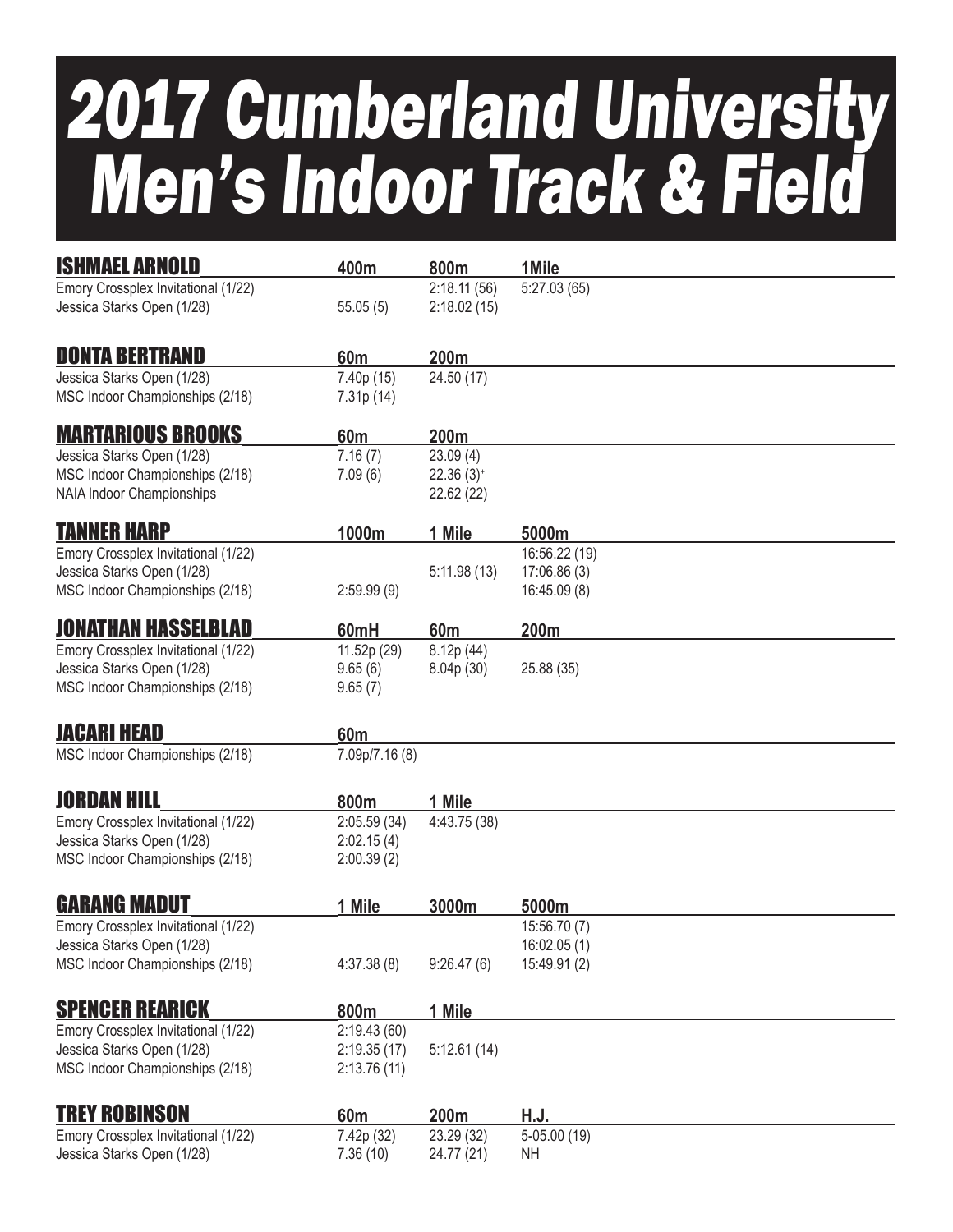| MSC Indoor Championships (2/18)                                                           | 7.36(12)                  | 23.41(8)      | $5-5.25(6)$   |              |
|-------------------------------------------------------------------------------------------|---------------------------|---------------|---------------|--------------|
| <b>MICHAEL ROGERS</b>                                                                     | 1 Mile                    | 3000m         |               |              |
| Emory Crossplex Invitational (1/22)                                                       | 5:02.22(56)               |               |               |              |
| Jessica Starks Open (1/28)                                                                | 5:03.11(11)               | 10:23.63 (11) |               |              |
| MSC Indoor Championships (2/18)                                                           | 4:51.47(13)               |               |               |              |
|                                                                                           |                           |               |               |              |
| <b>JERRY ROJAS</b>                                                                        | 1 Mile                    | 3000m         |               |              |
| Emory Crossplex Invitational (1/22)                                                       |                           | 9:30.04(29)   |               |              |
| Jessica Starks Open (1/28)                                                                |                           | 9:45.97(3)    |               |              |
| MSC Indoor Championships (2/18)                                                           | 4:41.51(10)               | 9:26.72(7)    |               |              |
|                                                                                           |                           |               |               |              |
| <b>JOSIAH SCOTT</b>                                                                       | S.P.                      | <b>W.T.</b>   |               |              |
| Emory Crossplex Invitational (1/22)                                                       | 40-00.50 (15)             |               |               |              |
| Jessica Starks Open (1/28)                                                                | $37 - 7.25(9)$            |               |               |              |
| MSC Indoor Championships (2/18)                                                           | $39 - 5.75(6)$            | 34-11.75 (10) |               |              |
|                                                                                           |                           |               |               |              |
| <b>CHRIS SWANN</b>                                                                        | 1000m                     | 1 Mile        | 3000m         | 5000m        |
| Emory Crossplex Invitational (1/22)                                                       |                           | 5:16.46(26)   | 10:09.79      |              |
| Jessica Starks Open (1/28)                                                                |                           | 5:08.54(12)   | 10:10.19(9)   |              |
| MSC Indoor Championships (2/18)                                                           | 3:06.27(11)               |               |               | 17:04.52 (9) |
|                                                                                           |                           |               |               |              |
| <b>CARLOS TIRADO</b>                                                                      | 1Mile                     | 3000m         | 5000m         |              |
| Emory Crossplex Invitational (1/22)                                                       |                           |               | 16:59.85 (20) |              |
| Jessica Starks Open (1/28)                                                                | 5:24.52(11)               |               | 17:14.00(5)   |              |
| MSC Indoor Championships (2/18)                                                           |                           | 9:55.11(16)   |               |              |
|                                                                                           |                           |               |               |              |
| TRAYVON WIMLEY                                                                            | 200 <sub>m</sub>          | 400m          |               |              |
| Jessica Starks Open (1/28)                                                                | 24.30 (15)                | 56.47 (8)     |               |              |
| MSC Indoor Championships (2/18)                                                           | 23.92 (12)                | 53.59(8)      |               |              |
|                                                                                           |                           |               |               |              |
| <b>COURTNEY WRIGHT</b>                                                                    | S.P.                      | W.T.          |               |              |
| Emory Crossplex Invitational (1/22)                                                       | 32-11.25 (25)             |               |               |              |
| MSC Indoor Championships (2/18)                                                           | 34-2.00 (10) 31-6.00 (12) |               |               |              |
|                                                                                           |                           |               |               |              |
| <b>4X400m RELAY (JONATHAN HASSELBLAD, TREY ROBINSON, JORDAN HILL, ANDREW HUNTER)</b>      |                           |               |               |              |
| Emory Crossplex Showdown (Jan. 22)                                                        | 3:39.23(10)               |               |               |              |
|                                                                                           |                           |               |               |              |
| <u>4X400m relay (Ishmael Arnold, Martarius Brooks, Travon Wimley, Jordan Hill)</u>        |                           |               |               |              |
| Jessica Starks Open (Jan. 28)                                                             | 3:36.15(3)                |               |               |              |
|                                                                                           |                           |               |               |              |
| <b>4X400m RELAY (DONTA BERTRAND, MARTARIUS BROOKS, JORDAN HILL, TREY ROBINSON)</b>        |                           |               |               |              |
| MSC Indoor Championships (Feb. 18)                                                        | 3:31.42(1)                |               |               |              |
|                                                                                           |                           |               |               |              |
| <b>4X800m RELAY (JORDAN HILL, MICHAEL ROGERS, SPENCER REARICK, CARLOS TIRADO)</b>         |                           |               |               |              |
| MSC Indoor Championships (Feb. 18)                                                        | 8:54.71(5)                |               |               |              |
|                                                                                           |                           |               |               |              |
| <b>DISTANCE MEDLEY RELAY (JERRY ROJAS, SPENCER, REARICK, CARLOS TIRADO, GARANG MADUT)</b> |                           |               |               |              |
| Emory Crossplex Showdown (Jan. 22)                                                        | 11:33.39 (8)              |               |               |              |
|                                                                                           |                           |               |               |              |
| <b>DISTANCE MEDLEY RELAY (GARANG MADUT. JERRY ROJAS, JORDAN HILL, DONTA BERTRAND)</b>     |                           |               |               |              |
|                                                                                           |                           |               |               |              |

#### Jessica Starks Open (Jan. 28) 11:10.82 (1)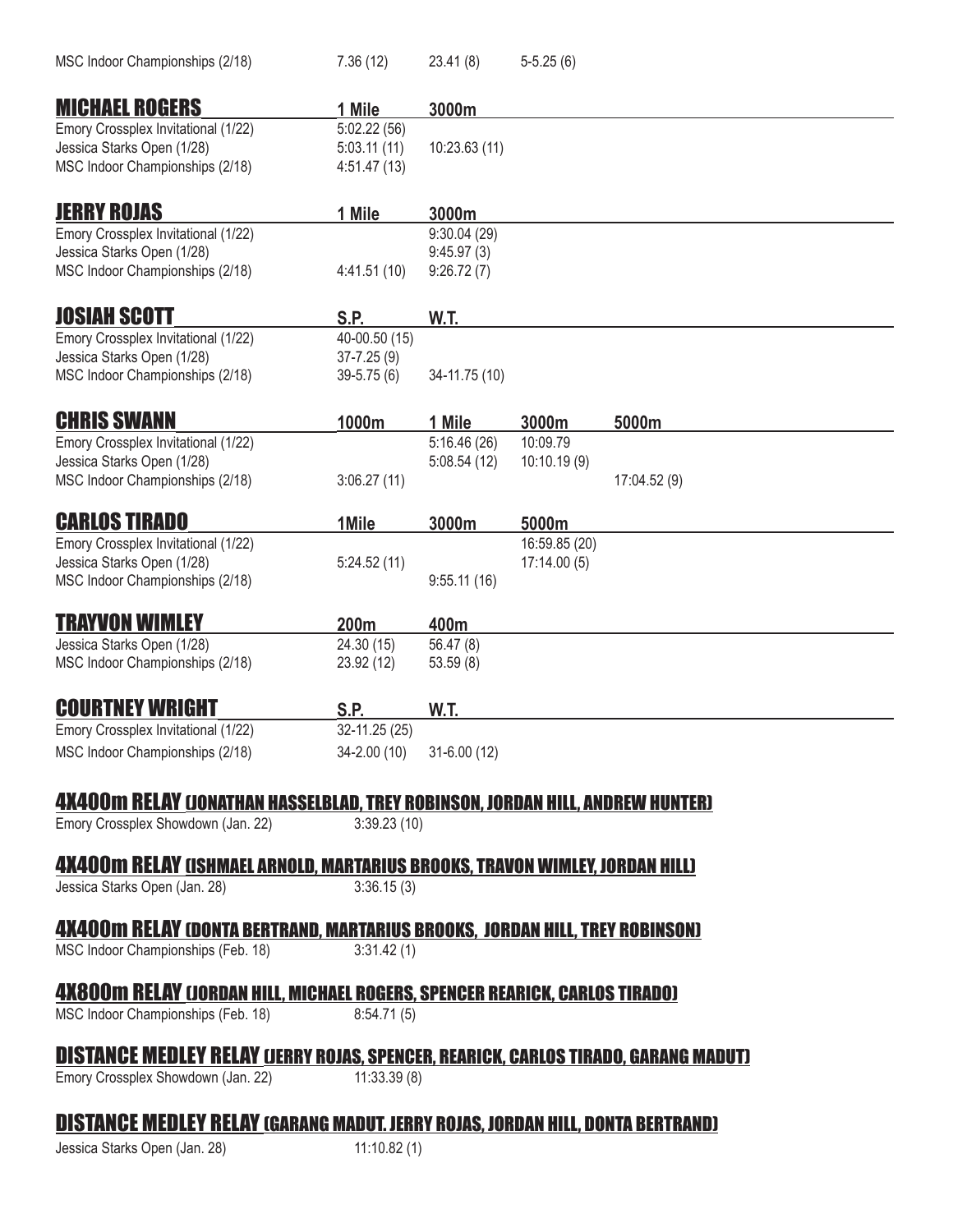## 2017 Cumberland University Men's Outdoor Track & Field

| <b>ISHMAEL ARNOLD</b>                                                       | 200m                      | 400m                      |                |              |                 |
|-----------------------------------------------------------------------------|---------------------------|---------------------------|----------------|--------------|-----------------|
| Lindsey Wilson Invitational (3/24-25)                                       |                           | 52.53(11)                 |                |              |                 |
| Hilltopper Relays (4/7-8)                                                   |                           | 52.10(14)                 |                |              |                 |
| Austin Peay Invitational (4/14-15)                                          | 25.31 (39)                | 51.11(14)                 |                |              |                 |
| MSC Outdoor Championships (4/27-29)                                         |                           | 52.01(13)                 |                |              |                 |
| <b>MARTARIOUS BROOKS</b>                                                    |                           |                           |                |              |                 |
|                                                                             | 100m<br>11.34(6)          | 200m<br>22.27(2)          |                |              |                 |
| Lindsey Wilson Invitational (3/24-25)<br>Austin Peay Invitational (4/14-15) | 10.97(9)                  | 22.02(9)                  |                |              |                 |
| MSC Outdoor Championships (4/27-29)                                         | 11.65(8)                  | 22.31(6)                  |                |              |                 |
| Lindsey Wilson Last Chance (5/14)                                           | 11.40(6)                  |                           |                |              |                 |
|                                                                             |                           |                           |                |              |                 |
| <b>TANNER HARP</b>                                                          | 1500m                     | 3000m                     | 5000m          | 3000mSC      |                 |
| Lindsey Wilson Invitational (3/24-25)<br>Hilltopper Relays (4/7-8)          | 4:33.12(7)<br>4:34.33(35) | 9:43.02(5)<br>9:42.47(15) |                |              |                 |
| Austin Peay Invitational (4/14-15)                                          | 4:47.40 (59)              |                           | 16:38.87 (23)  |              |                 |
| MSC Outdoor Championships (4/27-29)                                         |                           |                           | 17:37.00 (11)  | 10:46.25(6)  |                 |
|                                                                             |                           |                           |                |              |                 |
| <b>JONATHAN HASSELBLAD</b>                                                  | 110mH                     | 400mH                     |                |              |                 |
| Lindsey Wilson Invitational (3/24-25)                                       | 20.17(1)                  | 1:05.12(5)                |                |              |                 |
| Hilltopper Relays (4/7-8)                                                   | 18.99 (18)                | 1:04.95(12)               |                |              |                 |
| Austin Peay Invitational (4/14-15)                                          | 21.97 (12)                | 1:04.64(10)               |                |              |                 |
| MSC Outdoor Championships (4/27-29)                                         | DQ                        | 1:01.38(7)                |                |              |                 |
| <b>JACARI HEAD</b>                                                          | 100m                      | 200m                      |                |              |                 |
| Hilltopper Relays (4/7-8)                                                   |                           | 22.68 (30)                |                |              |                 |
| Austin Peay Invitational (4/14-15)                                          | 11.04(11)                 | 22.66 (20)                |                |              |                 |
| MSC Outdoor Championships (4/27-29)                                         | 11.44(6)                  | 23.03p(9)                 |                |              |                 |
| Jordan Hill                                                                 | 800m                      | 1500m                     |                |              |                 |
| Lindsey Wilson Invitational (3/24-25)                                       | 1:58.00(4)                | 4:14.78(2)                |                |              |                 |
| Hilltopper Relays (4/7-8)                                                   | 1:57.78(12)               | 4:07.59(16)               |                |              |                 |
| Austin Peay Invitational (4/14-15)                                          | 1:56.43(2)                | 1:56.31(1)                |                |              |                 |
| MSC Outdoor Championships (4/27-29)                                         | 1:56.31(1)                | 4:09.22(7)                |                |              |                 |
| <b>XAVIER KNIGHT</b>                                                        | 110mH                     | L.J.                      | T.J.           |              |                 |
| Lindsey Wilson Invitational (3/24-25)                                       | 16.35(2)                  |                           |                |              |                 |
| Austin Peay Invitational (4/14-15)                                          | 16.16(6)                  | $21 - 7.25(5)$            | $43-4.25(5)$   |              |                 |
| MSC Outdoor Championships (4/27-29)                                         | 15.75(4)                  | $21 - 2.75(7)$            | $43 - 0.50(5)$ |              |                 |
|                                                                             |                           |                           |                |              |                 |
| <b>GARANG MADUT</b>                                                         | 1500m                     | 3000m                     | 5000m          | 10000m       | <b>Marathon</b> |
| Lindsey Wilson Invitational (3/24-25)                                       | 4:16.09(3)                | 9:15.25(2)                |                | 33:09.00 (1) |                 |
| Hilltopper Relays (4/7-8)                                                   | 4:17.14(24)               | 9:12.03(9)                |                |              |                 |
| Austin Peay Invitational (4/14-15)                                          | 4:19.73 (38)              |                           | 15:41.08 (10)  |              |                 |
| MSC Outdoor Championships (4/27-29)                                         | 4:24.17(13)               |                           | 16:19.12(3)    | 33:44.99 (2) |                 |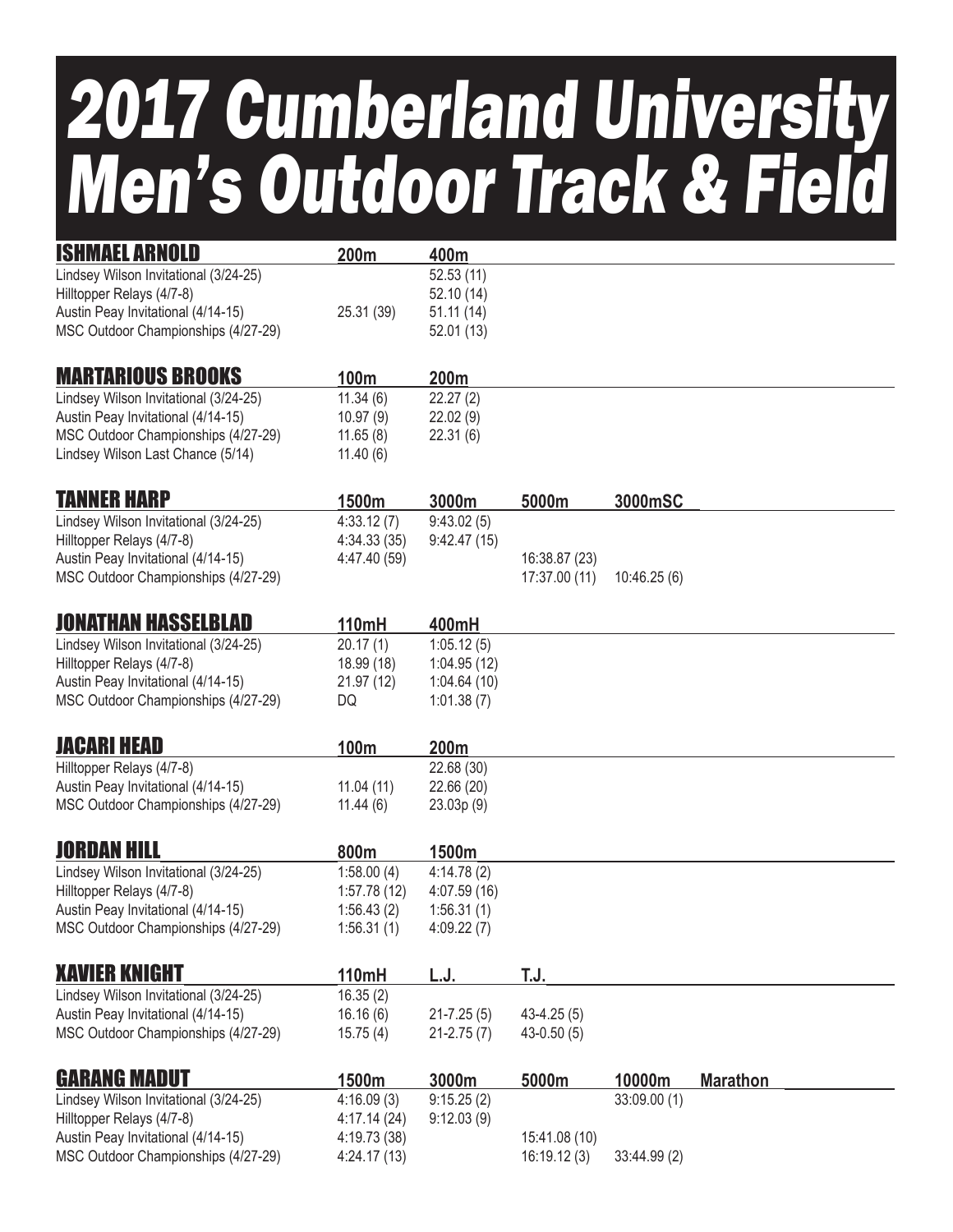| <b>SPENCER REARICK</b>                | 800m           | 1500m        | 3000mSC       |               |              |  |
|---------------------------------------|----------------|--------------|---------------|---------------|--------------|--|
| Lindsey Wilson Invitational (3/24-25) | 2:14.49(10)    | 4:34.82(10)  |               |               |              |  |
| Hilltopper Relays (4/7-8)             | 2:11.47(33)    | 4:28.90 (32) |               |               |              |  |
| Austin Peay Invitational (4/14-15)    | 2:11.13(40)    | 4:31.43(50)  |               |               |              |  |
| MSC Outdoor Championships (4/27-29)   | 2:13.03(19)    |              | 11:42.32(9)   |               |              |  |
| <b>TREY ROBINSON</b>                  | 100m           | 200m         |               |               |              |  |
| Lindsey Wilson Invitational (3/24-25) |                | 22.98(4)     |               |               |              |  |
| Hilltopper Relays (4/7-8)             | 11.33(28)      | 23.43 (40)   |               |               |              |  |
| Austin Peay Invitational (4/14-15)    | 11.22(16)      | 23.10 (31)   |               |               |              |  |
| MSC Outdoor Championships (4/27-29)   | 11.25p (11)    | 23.45 (14)   |               |               |              |  |
| <b>MICHAEL ROGERS</b>                 | 800m           | 1500m        |               |               |              |  |
| Lindsey Wilson Invitational (3/24-25) | 2:17.40(11)    | 4:35.47(11)  |               |               |              |  |
| Hilltopper Relays (4/7-8)             | 2:14.24(35)    | 4:26.82 (31) |               |               |              |  |
| Austin Peay Invitational (4/14-15)    | 2:13.76(46)    | 4:30.50 (49) |               |               |              |  |
| MSC Outdoor Championships (4/27-29)   | 2:15.54(20)    | 4:30.98(14)  |               |               |              |  |
| <b>JERRY ROJAS</b>                    | 1500m          | 3000m        | 5000m         | 10000m        |              |  |
| Lindsey Wilson Invitational (3/24-25) | 4:23.97 (24)   | 9:18.08(3)   |               | 33:21.00 (2)  |              |  |
| Hilltopper Relays (4/7-8)             | 4:22.70 (29)   | 9:13.00(10)  |               |               |              |  |
| Austin Peay Invitational (4/14-15)    | 4:18.11(35)    |              | 15:51.25 (12) |               |              |  |
| MSC Outdoor Championships (4/27-29)   | 4:15.19(11)    |              | 16:58.15(9)   | 34:33.88 (6)  |              |  |
| <b>JOSIAH SCOTT</b>                   | S.P.           | D.T.         | H.T.          |               |              |  |
| Lindsey Wilson Invitational (3/24-25) | $40-6.25(5)$   | $116-5(5)$   | 75-9.00 (16)  |               |              |  |
| Hilltopper Relays (4/7-8)             | 40-1.50 (12)   | $116-1(15)$  | $83 - 7(18)$  |               |              |  |
| Austin Peay Invitational (4/14-15)    | $44 - 3.50(5)$ | $128-6(5)$   |               |               |              |  |
| MSC Outdoor Championships (4/27-29)   | 44-9.50 (3)    | $134 - 2(3)$ | $108-7(14)$   |               |              |  |
| <b>CHRIS SWANN</b>                    | 1500m          | 3000m        | 5000m         |               |              |  |
| Lindsey Wilson Invitational (3/24-25) | 4:39.54(12)    | 9:53.09(7)   |               |               |              |  |
| Hilltopper Relays (4/7-8)             | 4:37.23(37)    | 9:45.36(19)  |               |               |              |  |
| Austin Peay Invitational (4/14-15)    | 4:39.89(56)    |              | 16:56.94 (28) |               |              |  |
| MSC Outdoor Championships (4/27-29)   |                |              | 17:49.82 (13) |               |              |  |
| <b>TRAYVON WIMLEY</b>                 | 100m           | 200m         | 400m          |               |              |  |
| Lindsey Wilson Invitational (3/24-25) | 11.47(8)       |              | 52.70 (13)    |               |              |  |
| Hilltopper Relays (4/7-8)             |                | 22.89 (32)   | 53.41(16)     |               |              |  |
| Austin Peay Invitational (4/14-15)    |                | 22.98 (27)   | 51.70 (18)    |               |              |  |
| MSC Outdoor Championships (4/27-29)   |                | 23.54(15)    | 51.40(11)     |               |              |  |
| <b>CARLOS TIRADO</b>                  | 800m           | 1500m        | 3000m         | 5000m         | 10000m       |  |
| Lindsey Wilson Invitational (3/24-25) |                | 4:34.09(8)   | 9:47.64(6)    |               | 37:09.00 (4) |  |
| Hilltopper Relays (4/7-8)             |                | 4:32.44(34)  | 10:13.12 (20) |               |              |  |
| Austin Peay Invitational (4/14-15)    |                | 4:34.41(53)  |               | 16:47.50 (25) |              |  |
| MSC Outdoor Championships (4/27-29)   | 2:17.05(21)    |              |               |               | 35:57.73 (7) |  |
| <b>COURTNEY WRIGHT</b>                | S.P.           | D.T.         | H.T.          |               |              |  |
| Lindsey Wilson Invitational (3/24-25) | $33-9.25(15)$  | 84-1 (18)    | 82-11 (15)    |               |              |  |
| Hilltopper Relays (4/7-8)             | 35-7.75 (14)   |              | 85-0 (17)     |               |              |  |